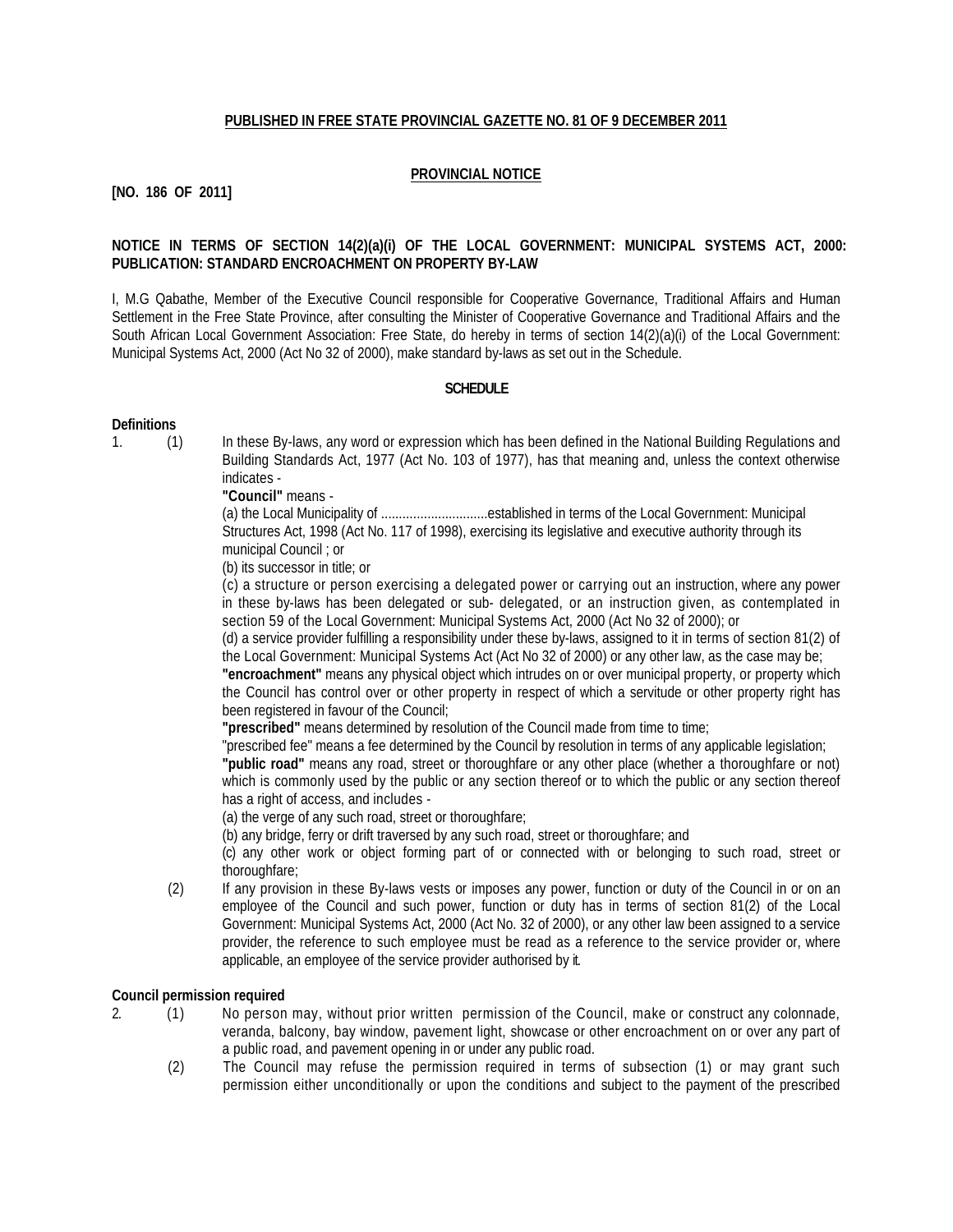fee annually or the performance of the work or service determined by the Council in each case and subject to payment of the prescribed fee.

- (3) The prescribed fee mentioned in subsection (2) is payable in advance at the beginning of each year which is calculated from date of the written permission or the date determined by the Council, and the owner of the encroachment is liable for the payment of the prescribed fee for each encroachment.
- (4) The owner of an encroachment must within 90 days after the date of commencement of these Bylaws notify the Council in writing of-
	- (a) the existence of the encroachment; and
	- (b) the horizontal dimension of every encroachment measured parallel to the road boundary on or over which the encroachment exists.
- (5) Until the Council is notified of the horizontal dimension of the encroachment in terms of subsection (4)(b), every encroachment relating to a building is deemed to have an aggregate horizontal dimension equal to the total road frontage on or over which the encroachment exists, of the property on which the building concerned is situated.

# **Rules for the construction of encroachments**

- 3. (1) The design, arrangement and construction of a veranda, balcony, bay window or other encroachment on or over a public road, as well as the paving, kerb and gutter thereof must be to the satisfaction of and to the levels approved by the Council.
	- (2) If corrugated iron is used for covering a veranda, its exposed surfaces must be painted.
	- (3) A veranda over a public road must correspond in line, height and detail with existing adjoining verandas.

## **Columns**

- 4. (1) The Council may determine areas within the municipal area where no person is permitted to place veranda columns over any public road or pavement.
	- (2) No person is permitted to place any veranda column over any pavement where such pavement is less than 2,6 m wide.
	- (3) No person may place any veranda column more than 3 m from the building line measured to the outside of the column or at less than 3 m centre to centre.
	- (4) No person may place any veranda column over any pavement at the corner of a public road that is beyond the alignment of the building lines.
	- (5) No person may place a portion of any veranda column at a distance less than 600 mm back from the front edge of any kerb.
	- (6) No person may place a twin or double veranda column over any public road or pavement.
	- (7) If a veranda is supported on columns, the columns may not have square arris, no base may project more than 50 mm beyond the bottom diameter of the column and the maximum horizontal axial dimensions of such base may not exceed 350 mm.
	- (8) If the form of a column is classic in character, the shaft must have suitable entasis and cap and base in due proportions.
	- (9) No column, including cap and base, may be less than 3 m or more than 3,6 m in height and more than 4,5 m including plinth.
	- (10) No person may, without the prior written permission of the Council place a column on a public road where the footway or sidewalk is, or is likely to be occupied by any cable, pipe or other municipal service.
	- (11) The minimum height from the footway or sidewalk to the underside of each cantilever or fascia girder is 3 m.
	- (12) Plain piping or tubing may not be used for any column for a veranda and balcony over or on a public road unless architecturally treated for aesthetic purposes.
	- (13) The coping, blocking course or balustrade, if any, may not extend less than 750 mm nor more than 1,05 m above the floor of a balcony.
	- (14) Nothing in these By-laws prohibits
		- (a) the erection and use of a party column common to two adjoining verandas if the column stands partly on the extended boundary lines of two properties or adjoins the same; or
		- (b) in the case of adjoining verandas, the placement of any column upon a plinth if this is necessary for alignment and all the other provisions of these By-laws are complied with.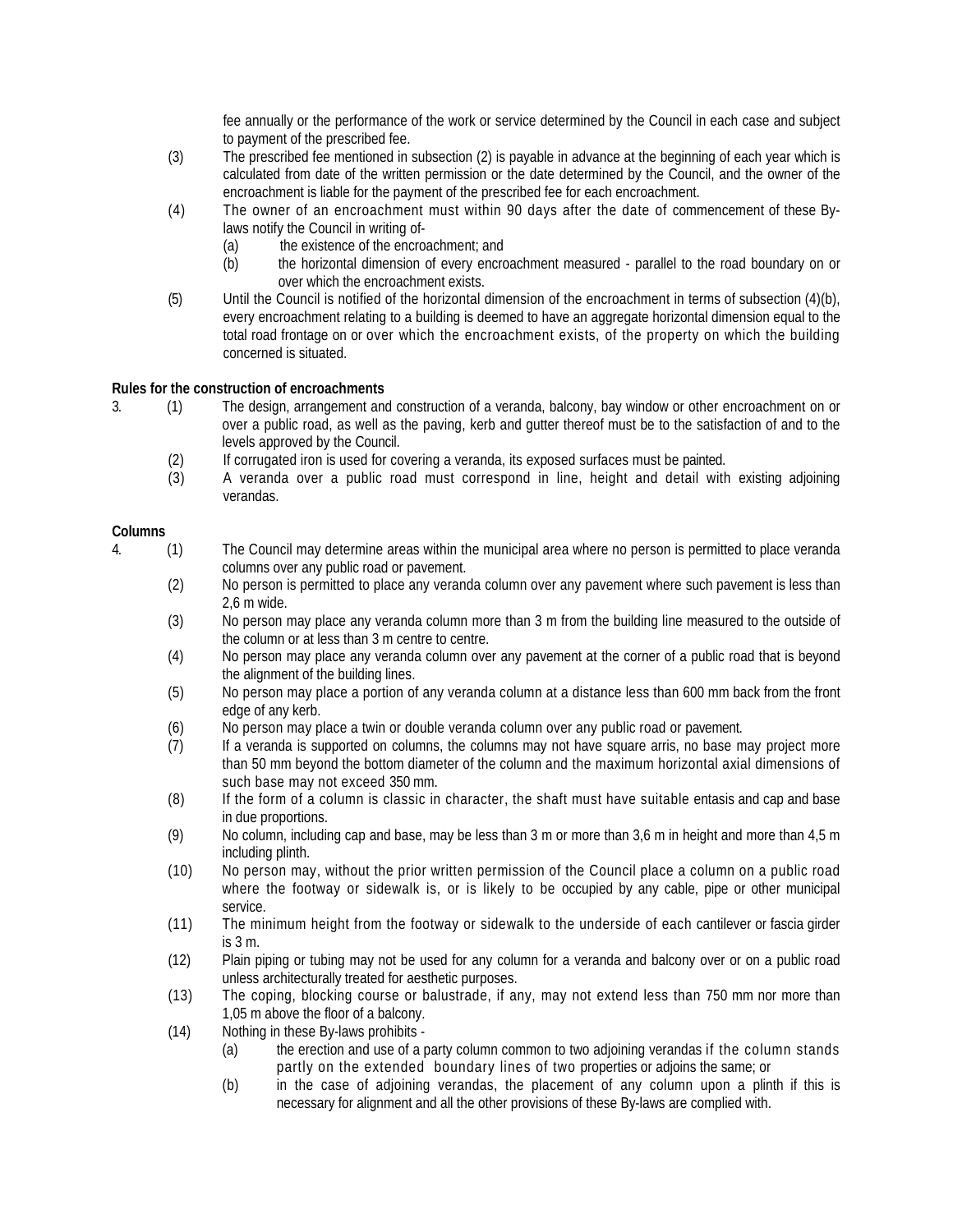#### **Balconies and bay windows**

- 5. (1) No balcony, bay window or encroachment may overhang a public road if it is at a height of less than 3 m above the pavement.
	-
	- (2) No balcony may encroach more than 1,35 m over any public road.<br>(3) No bay window may encroach more than 900 mm over any public r (3) No bay window may encroach more than 900 mm over any public road.<br>(4) The aggregate horizontal length of a bay window at any level over a pu
	- The aggregate horizontal length of a bay window at any level over a public road may not exceed one-third of the length of the building frontage on to that road.
	- (5) Any balcony superimposed upon a veranda must be set back at least 1,2 m from the line of such veranda.
	- (6) No part of a balcony which is attached to any veranda may be carried up to a height greater than two storeys above the pavement level except that, if the top portion of the balcony is roofed with a concrete flat roof forming a floor, a balustrade not exceeding 1 m in height is allowed above the level of the floor.
	- (7) No dividing wall across a balcony over a public road may exceed 1 m in height or 225 mm in thickness.
	- (8) A balcony over any public road may not be the sole means of access to any room or apartment.
	- (9) No person may place or permit or cause to be placed any article upon any balcony over a public road, except ornamental plants, tables, chairs, canvas blinds and awnings not used for signs or advertisements.
	- (10) If any floor of a building is used solely for the parking of motor vehicles, no bay window at the level of the floor may project over any public road for more than 1,35 m for the full length of the building frontage on to that road.

## **Plinths, pilasters, corbels and cornices**

- 6. (1) No plinth, pilaster or other encroachment beyond a building line carried up from ground level is permitted to encroach on a public road.
	- (2) Any pilaster, cornice, corbel or similar architectural feature which is at least 3 m above the ground may not exceed the following encroachment over a public road:
		- (a) a pilaster: 450 mm the total aggregate frontage length of the pilaster may not exceed one-fifth of the building frontage and any bay window in the same storey must be included in the calculation of the maximum aggregate length for bay windows;
		- (b) a fire-resisting ornamental hood or pediment over a door: 600 mm and in any part not less than 2,75 m in height above the footway or pavement;
		- (c) a cornice: 1,05 m if not exceeding 10,5 m above the footway or pavement and one-tenth of the height from the footway or pavement if exceeding 10,5 m with a maximum of 1,8 m.

## **Verandas around corners**

7. If a veranda is built around a corner of a public road it must be properly splayed or rounded to follow the curve of the kerb.

## **Pavement openings**

- 8. (1) No pavement opening may be the sole means of access to any vault or cellar.
	- (2) No pavement opening on any public road may extend more than 1,2 m beyond the building line.
	- (3) If flaps are permitted in a pavement opening, no flap may exceed 0,75 square metres in area and must open upwards and while open, must be provided with stout iron guardrails and stanchions.
	- (4) A flap opening may be opened and used only for the purpose of lowering and raising goods and must be kept closed except when lowering and raising operations are in progress.
	- (5) The front wall or wall parallel to the kerb in every pavement opening must be built with a suitable batter to the satisfaction of the Council.
	- (6) No pavement opening may be covered with a metal bar grating or with a metal plate or with wood.

## **Maintenance, removal and tenancy of projections**

- 9. (1) The owner of any encroachment must maintain the encroachment in good order and repair.<br>(2) Any pavement opening, pavement light, wall thereof and basement wall must be made and
	- Any pavement opening, pavement light, wall thereof and basement wall must be made and kept water-tight by the owner.